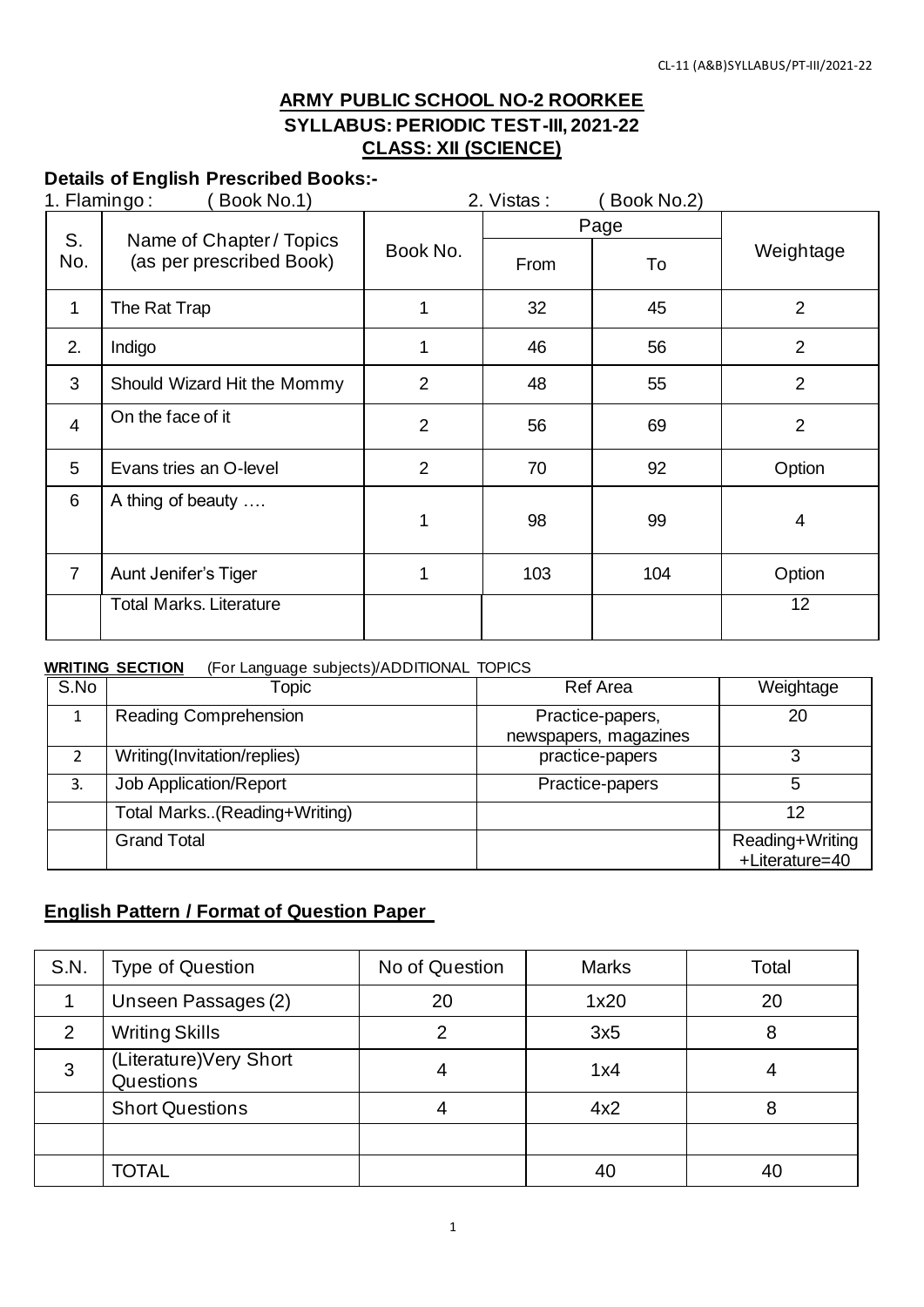### **Details of Maths Prescribed Books:-**

#### 1.NCERT MATHEMATICS TEXTBOOK 2 2<sup>nd</sup> BOOK

| S.  | Name of Chapter / Topics                            |          |      | Page |           |
|-----|-----------------------------------------------------|----------|------|------|-----------|
| No. | (as per prescribed Book)                            | Book No. | From | То   | Weightage |
|     | <b>CHAPTER 7 INTEGRALS</b>                          |          | 287  | 358  | 12        |
| 2   | <b>CHAPTER 8 APPLICATION OF</b><br><b>INTEGRALS</b> | ົ        | 359  | 378  | 8         |
| 3   | <b>CHAPTER 9 DIFFERENTIAL</b><br><b>EQUATIONS</b>   | 2        | 379  | 423  | 10        |
| 4   | <b>CHAPTER 13 PROBABILITY</b>                       |          | 531  | 587  | 10        |

## **Mathematics Pattern / Format of Question Paper**

| S.N. | <b>Type of Question</b>             | No of Question | <b>Marks</b> | Total |
|------|-------------------------------------|----------------|--------------|-------|
|      | <b>Short Answer Type1 Questions</b> | 6              | $6x2 = 12$   | 12    |
| 2    | <b>Short Answer Type2 Questions</b> |                | $4x3=12$     | 12    |
| 3    | Long Answer Type Questions          | 3              | $3x4=12$     | 12    |
|      | Case based/Data based               |                | $1x4=4$      |       |
|      | TOTAL                               | 14             | 40           | 40    |

### **Details of Physics Prescribed Books:-**

1.NCERT Text Book(Book No.1)

|     | S.                                                   |                    | Page |     |           |
|-----|------------------------------------------------------|--------------------|------|-----|-----------|
| No. | Name of Chapter / Topics<br>(as per prescribed Book) | <b>Book</b><br>No. | From | To  | Weightage |
|     | <b>Electromagnetic Waves</b><br>Chapter 8            |                    | 269  | 288 | 07        |
| 2   | Ray Optics and Optical<br>Chapter 9<br>Instrument    |                    | 309  | 335 | 10        |
| 3   | Chapter 10 Wave Optics                               |                    | 351  | 376 | 12        |
| 4   | Chapter 11 Dual Nature of Matter and<br>Radiation    |                    | 386  | 403 | 11        |

#### **Physics Pattern / Format of Question Paper**

| S.No | Type of Question            | No of Question | <b>Marks</b> | Total |
|------|-----------------------------|----------------|--------------|-------|
|      | Short Question(Type I)      | 04             | $2X4 = 8$    | 08    |
| っ    | Short Question (Type II)    | 09             | $3X9 = 27$   | 27    |
| 3    | Case - Study Based Question | 01             | $1 X 5 = 5$  | 05    |
|      | Total                       | 14             | 40           | 40    |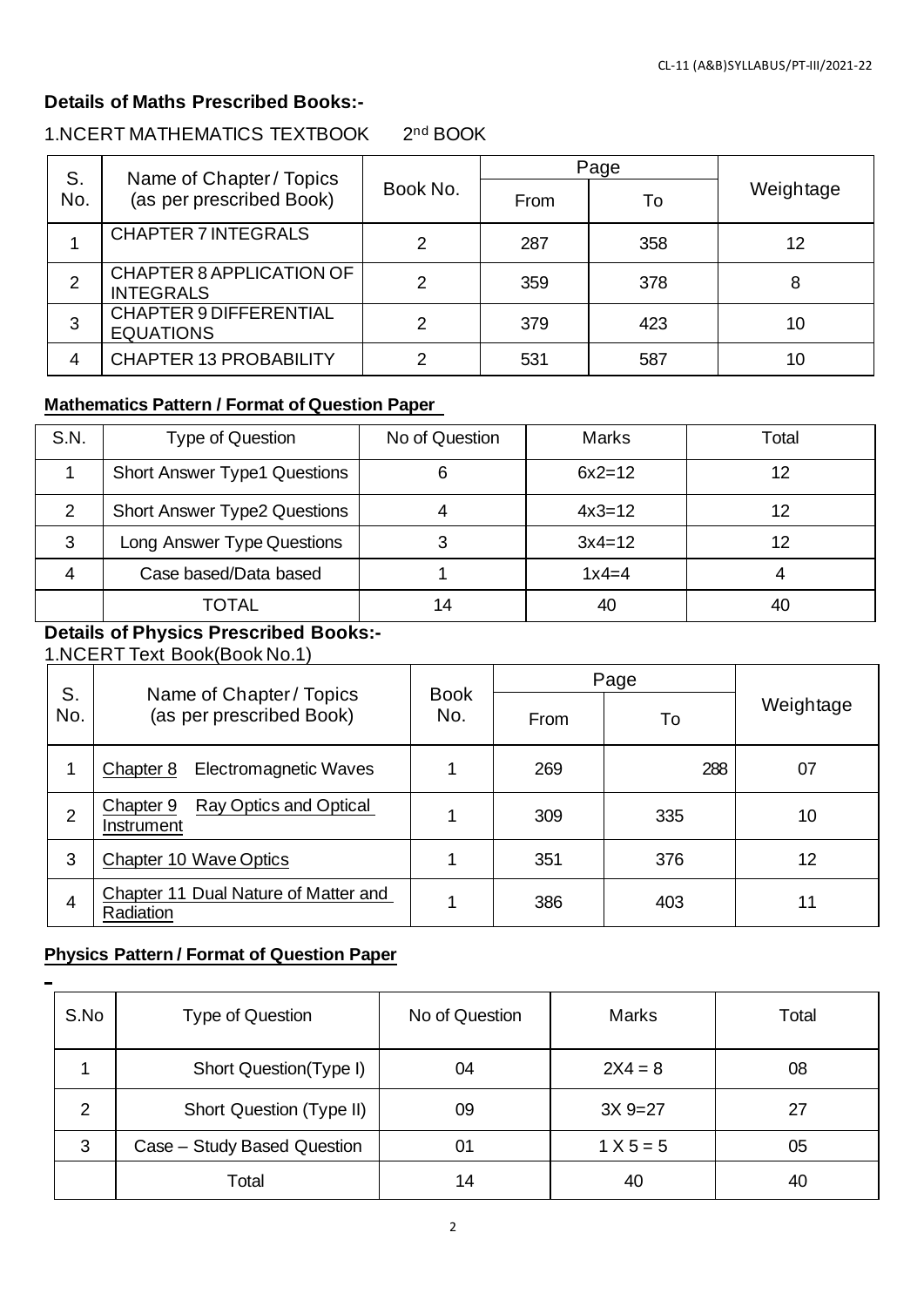### **Details of Chemistry Prescribed Books:-**

| S.  | <b>Name of Chapter / Topics</b>           | Book No. |             | Page | Weightage |  |
|-----|-------------------------------------------|----------|-------------|------|-----------|--|
| No. | (as per prescribed Book)                  |          | <b>From</b> | To   |           |  |
| 1   | Electrochemistry                          | 01       | 65          | 94   | 10        |  |
| 2   | Aldehydes, ketones and<br>carboxylic acid | 01       | 357         | 388  | 10        |  |
| 3   | f-Block Elements<br>d-and                 | 01       | 215         | 243  | 10        |  |
| 4   | Coordination chemistry                    | 01       | 244         | 267  | 10        |  |

#### 1.NCERT…..(Book No.1)

### **Chemistry Pattern / Format of Question Paper**

| <b>S.N.</b> | <b>Type of Question</b>               | <b>No of Question</b> | <b>Marks</b> | <b>Total</b> |
|-------------|---------------------------------------|-----------------------|--------------|--------------|
|             | Very Short Answer Type<br>Questions   | 04                    | 02           | 08           |
| 3           | <b>Short Anwert Type</b><br>Questions | 09                    | 03           | 27           |
| 4           | Long Answer Type<br>Questions         | 01                    | 05           | 05           |

### BIOLOGY-TEXT BOOK FOR CLASS XII (NCERT) (Book No.1)

| S.<br>Name of Chapter / Topics |                                              |          | Page |     |           |
|--------------------------------|----------------------------------------------|----------|------|-----|-----------|
| No.                            | (as per prescribed Book)                     | Book No. | From | To  | Weightage |
|                                | <b>Chapter 8:</b> Human Health and Diseases  |          | 145  | 164 | 30        |
| 2                              | <b>Chapter 10:</b> Microbes In Human Welfare |          | 179  | 190 |           |
| 3                              | <b>Chapter 13: Organisms and Populations</b> |          | 219  | 240 | 10        |

### **BiologyPattern / Format of Question Paper**

| S.No. | Type of Question            | No of Question | <b>Marks</b> | Total |
|-------|-----------------------------|----------------|--------------|-------|
|       | Short Question(Type I)      | 04             | $2X7 = 14$   | 14    |
| っ     | Short Question (Type II)    | 09             | $3X7 = 21$   | 21    |
| 3     | Case - Study Based Question | 01             | $1X5 = 5$    | 05    |
|       | Total                       | 14             | 40           | 40    |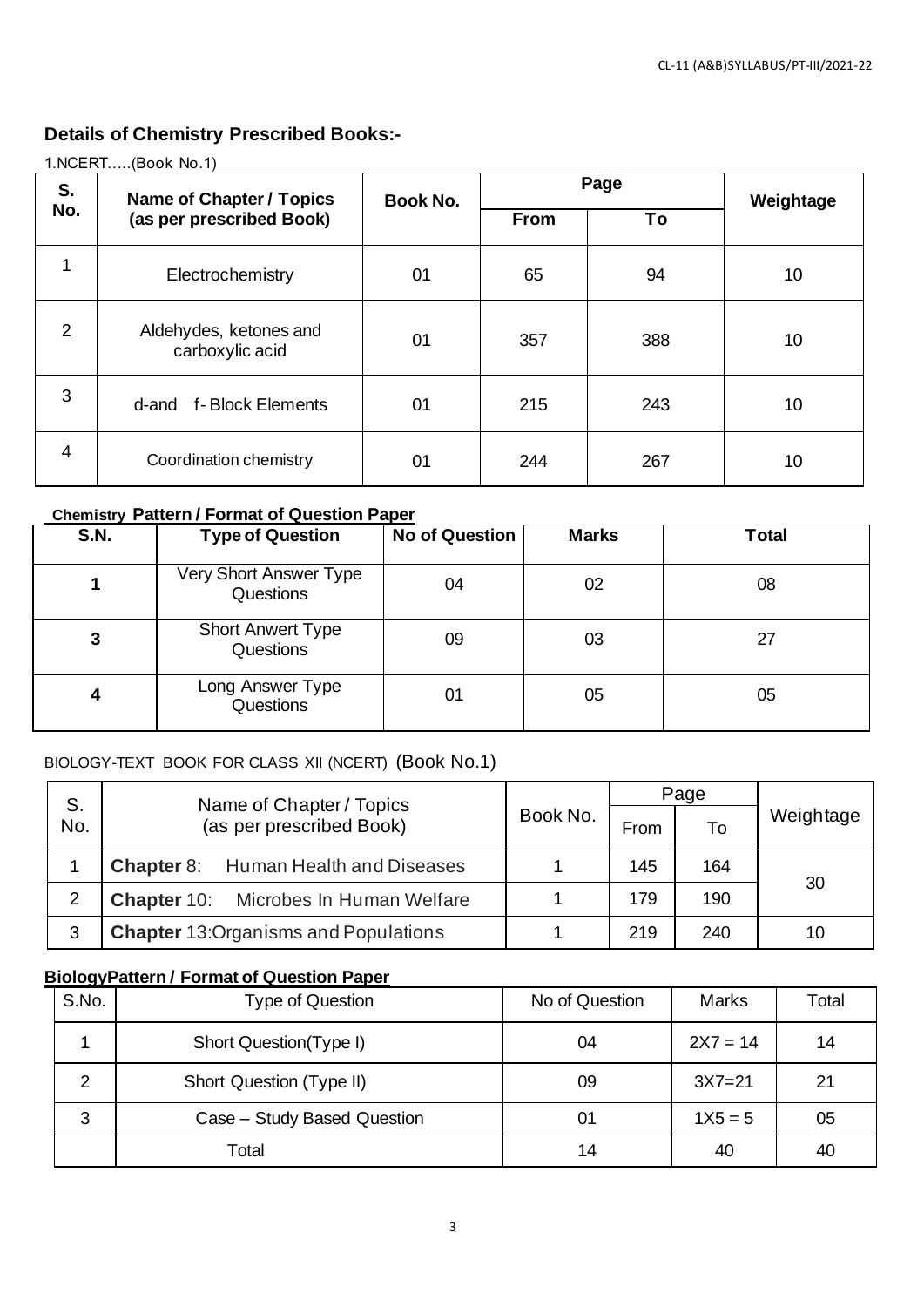#### **Details of Hindi Prescribed Books:-**

| 1.आरोह                 | (Book No.1) |
|------------------------|-------------|
| 2.अभिव्यक्ति और माध्यम | (Book No.2) |
| 3.वितान                | (Book No.3) |

| S.<br>No.      | Name of Chapter / Topics<br>(as per prescribed Book) | Book No. | Page |    |               |
|----------------|------------------------------------------------------|----------|------|----|---------------|
|                |                                                      |          | From | To | Weightage     |
| 1              | उषा                                                  |          | 10   | 14 | 3             |
| 2              | रुबाई,गजल                                            |          | 15   | 20 | 6             |
| 3              | गजल                                                  |          | 22   | 26 | 3             |
| $\overline{4}$ | पहलवान                                               |          | 29   | 32 | 3             |
| 5              | नमक                                                  |          | 35   | 42 | 3             |
| 6              | श्रम विभाजन                                          |          | 43   | 46 | $\mathcal{P}$ |

#### **WRITING SECTION** (For Language subjects)/ADDITIONAL TOPICS

| S.No | Topic    | <b>Ref Area</b> | Weightage |
|------|----------|-----------------|-----------|
|      | अतीत मे  |                 |           |
| ⌒    | ऐन फेंके |                 |           |
| ◠    | लखन      |                 | 10        |
|      | समाचार   |                 |           |

### **Pattern / Format of Question Paper**

| S.N.          | <b>Type of Question</b>    | No of Question | <b>Marks</b>                       | Total |
|---------------|----------------------------|----------------|------------------------------------|-------|
|               | <b>Very Short Question</b> | ۰              |                                    |       |
| $\mathcal{P}$ | <b>Short Question</b>      | 11             | $4(2+2+2)$<br>$6(3+3+3+3+3+3+3+3)$ | 30    |
| 3             | Long Question              |                | $(5+5)$                            | 40    |
|               | <b>TOTAL</b>               |                |                                    | 50    |